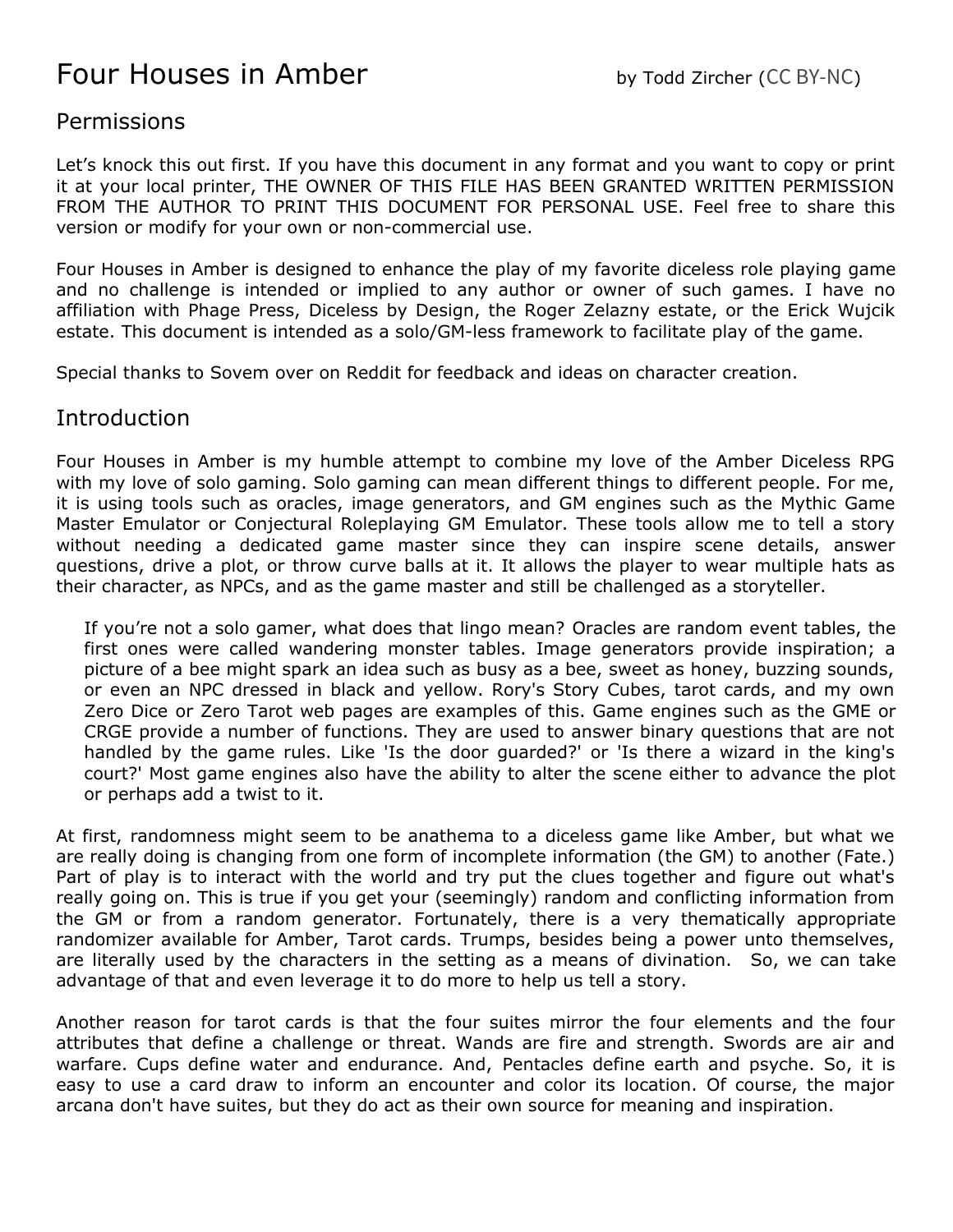The tools and techniques presented here are not only for solo game play. GMs pressed for time or looking for a framework or inspiration can use Four Houses as well.

## Deck Handling

While any tarot deck will do, I'm going to specifically suggest the Cosmic Tarot deck for a couple of reasons. One, the artistic style is wonderful and has a great 80's vibe to it. Two, it refers to the Knight and Page cards as Prince and Princess. This plays nicely into using these as specific oracle values. Three, it is much more available and affordable than the Le Tarot Ambre deck. Also, the Amber deck is 'loaded' with heavy hitters from the Order side of the universe and may not fit a more low powered or Chaos oriented story.

One note on shuffling tarot cards: Unlike a standard playing card deck, tarot cards place significance on orientation. Frequently, an inverted card has an opposed or a negative meaning. Meeting an inverted Prince will often result in miscommunication, bad timing, or bad blood taken a step further. To make this happen in a non-predictable manner, you literally have to add a twist to how you shuffle. When shuffling a tarot deck, you want to cut the deck, rotate one stack 180 degrees, shuffle and repeat several times. That way you not only mix up the cards, but you also randomize their orientation.

As you play the game and build up a discard pile you'll need to shuffle the cards back in from time to time. When? Well, obviously if your deck is getting low. Perhaps at the end of a session when you need to tidy things up. Perhaps right before a divination so you have all the possibilities on the table. The decision to shuffle or not shuffle is actually a story telling decision. Not shuffling is like saying, 'Show me more, I'm exploring." When you shuffle, you're telling Fate, "Time to reincorporate story elements. How does the plot evolve?" There a certain joy to card handling, shuffle when it feels right.

#### What are the Four Houses?

The name of the game is Four Houses in Amber for a reason. There are four suites in a deck; representing four families that will be your friends and rivals, each family has a King, a Queen, a Prince (Knight), and a Princess (Page.) It's perfectly fine if you want the siblings to both be brothers or sisters. Could this also be Four Houses in the Courts of Chaos? Absolutely. The purpose of the four houses framework is to provide structure to our relationships and potential background material that would be a normal part of a game.

Your character starts out as one of these Princes or Princesses; you'll have siblings, rivals, and friends enough to go around. Loyalty or support? Well, that's another matter. The timeline is not set in stone. You can go with an alternate story set in the past where Oberon is on the throne or much later with Random at the helm. The timeline for the Courts is even more flexible. It is a period where things initially appear to be more stable and safe? Perhaps a Lord's (or Lady's) children are not immediate targets as pawn for plots on the throne since that option is not on the table. Well, at least not at the start of play. [insert evil grin here]

What I have in mind is that each of the four houses are tied to kingdoms in the Golden Circle or the Black Zone as that would make for interesting politics and duties. Another setting could be the lands surrounding the Keep of the Four Worlds. Both Amber and Chaos would be keen on not having that power fall into the 'wrong' hands. You could even run with Corwin's Pattern and have everything new but similar.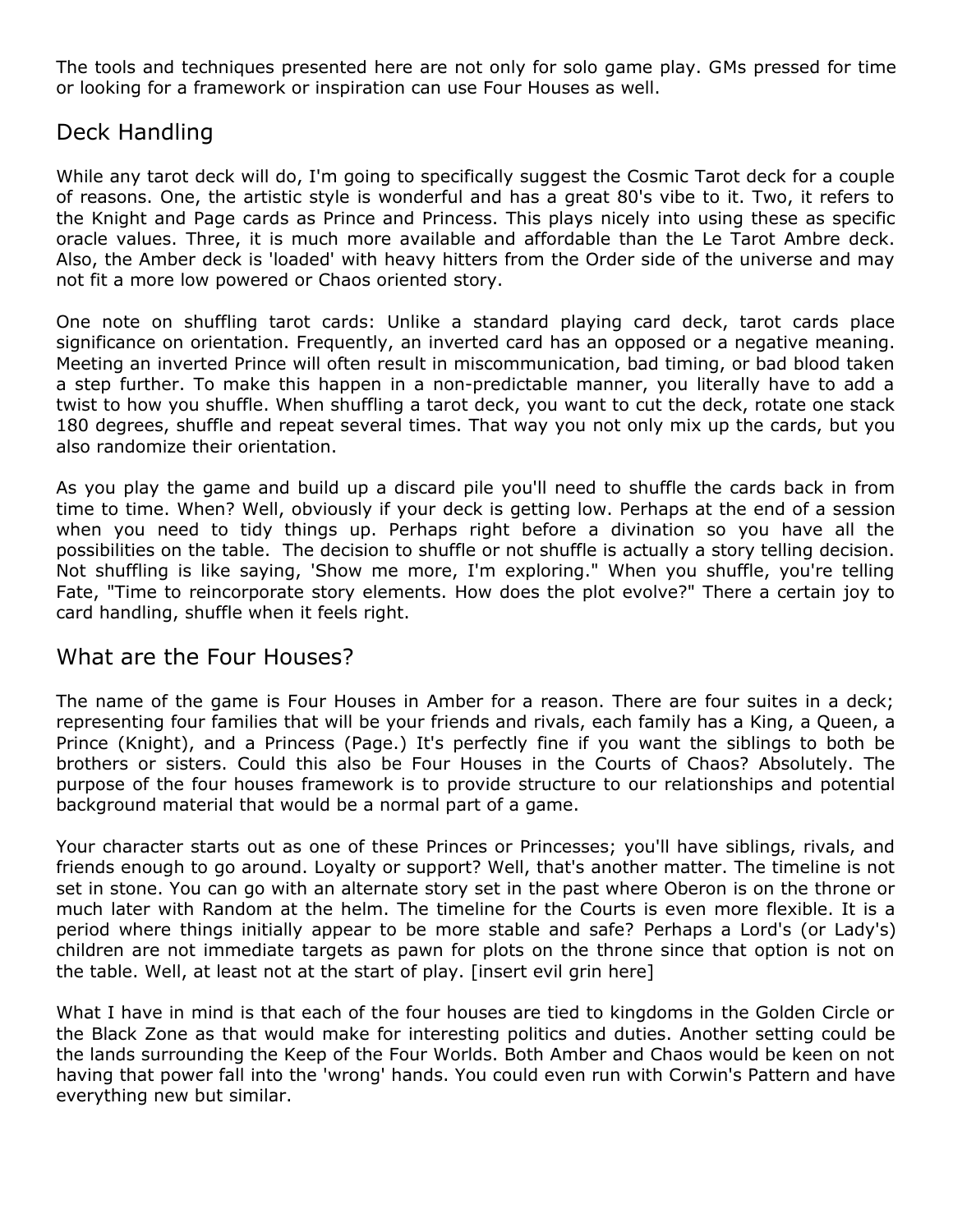# Character Creation

Character generation follows the tradition of the blind auction. You spend your points and the GM will tell you what your rank is. To simulate that, take out all the cards from Ace to Eight and shuffle them. For every five character points you spend, you get to draw a card. You might get lucky and end up first in rank for cheap, but the odds are you'll need to spend more to get a better position. Repeat for each attribute you wish to spend points on.

As an example, Rydak bid/spent 10 points in each attribute and got two draws each. He ended up with 2nd in Strength, 1st in Warfare, 7th in Endurance, and 6th in Psyche. You can infer from there where the other princes and princesses might have spent some of their points. A few of the others spent points on strength, no one outbid Rydak on warfare (which he got for dirt cheap), everyone else loaded up on endurance, and most spent some points on psyche.

To simulate more of the auction feel, Sovem suggests this take on the system:

Say you want first rank in Strength, so you spend 10 points and draw a 6 and a 4, giving you 4th rank. You want to be higher than that, so you spend another 5 points and draw an 8. Oh no, someone out bid you, you're still in 4th! You spend another 10 points and draw a 7 and a 2; now you're 2nd rank having spent 25 points. You decide you're happy with that, and settle with 2nd rank Strength.

Buying powers, shadows, and items is a straight up process as well as allocating points to good stuff and bad stuff. Player contributions are still a thing. Due to the nature of solo play, you can easily get 10 points for having a game log since most solo players keep a journal of their game. The 10 points for a diary or trumps requires the typical investment in writing or drawing. However, the Other category has some great new potential. In this day, you can quickly share your adventures with other readers in places like the Amber or the solo gamer communities on MeWe, Reddit, and Facebook, you could pepper your sessions with inspirational images (and give proper credit), and you can even use tools like Jeff Hebert's HeroMachine to create 'Trumps' without a lick of actual artistic ability. Of course, the max is still 20 points for contributions.



We need to take a closer look at Character Allies. In the standard game, you spend your points and you get a mysterious benefactor of a given power level. It is up to the GM to determine who that is. With Four Houses in Amber, you'll know a lot more up front. But, knowing your parent doesn't mean they're devoted to you unless you spend the points. Their appearance in the story will be controlled by the character's actions and Fate.

Let's flesh out Rydak a bit. He spent 40 points in attributes. We'll give him 10 points for the game log and another 10 for community sharing and creating trumps. Fifty points for Pattern Imprint and ten for Power Words. Let's make him sociable with an Amber devotee, a Court Devotee, an ally in Amber, demon friends, house support (in this case, his own house), and a Court friend. Which leaves him with three points of good stuff.

With your character created, choose a prince or princess card from one of the four suites and add in friends, allies, devotees, etc. You don't have to reveal everything (or anything), but laying out who stands behind each card can be helpful.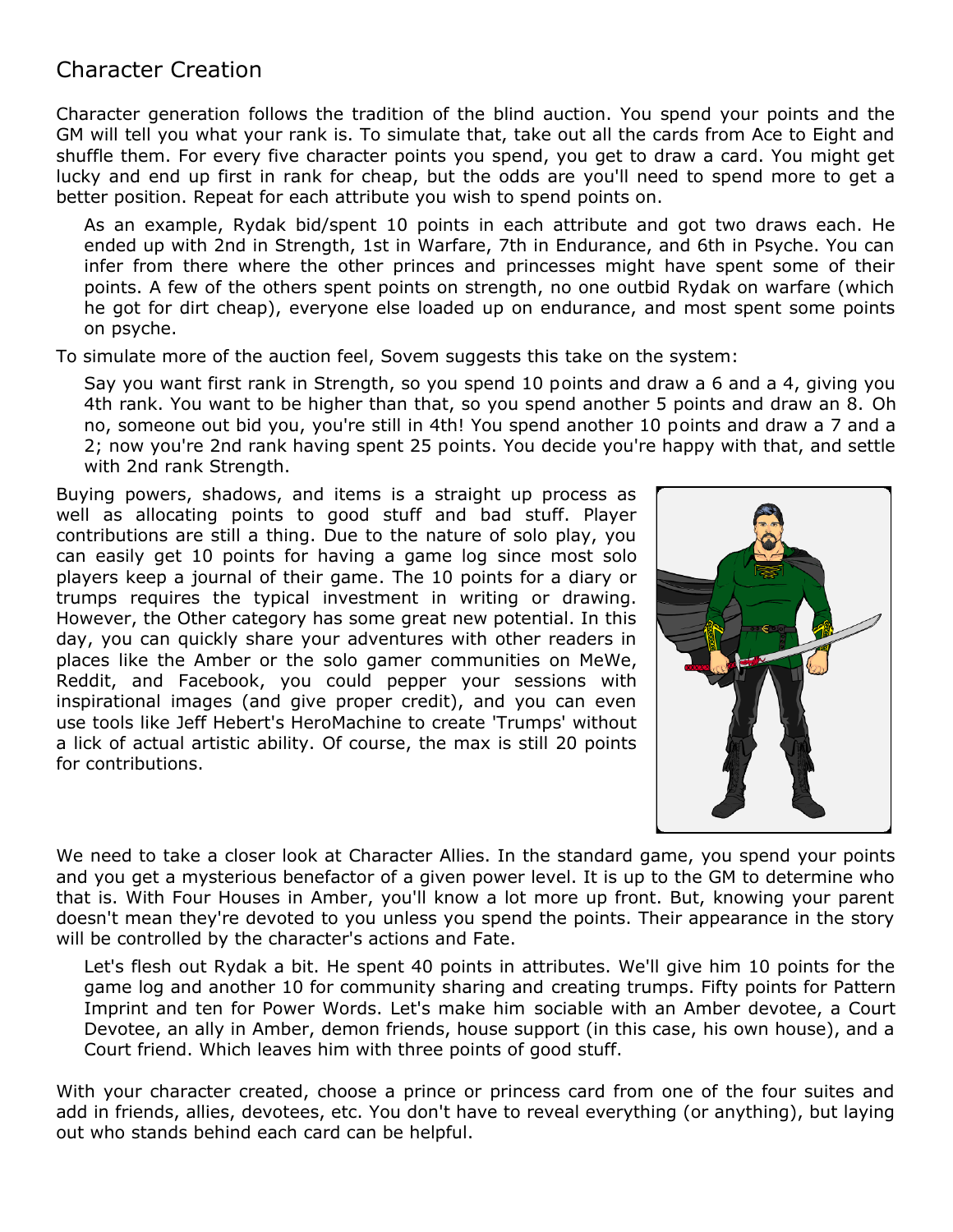# Four Houses in Amber

| House                 | House ____            | House ____                  | House $\_\_$          |
|-----------------------|-----------------------|-----------------------------|-----------------------|
| Swords/Air            | Wands/Fire            | Cups/Water                  | Pentacles/Earth       |
| $\mathsf{King}\,$     | $\mathsf{King} \_\_$  | $\mathsf{King} \_\ \_\ \_\$ |                       |
| Queen                 | Queen                 | Queen ____                  | Queen ___             |
| <b>Prince</b>         | Prince                | $Prince \_\_$               | Prince                |
| Princess ___          | Princess ____         | Princess _____              | Princess _________    |
| Allies, Friends, etc. | Allies, Friends, etc. | Allies, Friends, etc.       | Allies, Friends, etc. |
|                       |                       |                             |                       |
|                       |                       |                             |                       |
|                       |                       |                             |                       |

Following our example character, Rydak. Let's go with the Prince of Swords since he is ranked first in Warfare. For the setting, I like Random as King in Amber and he has 'ordered' his siblings to settle down and try to stabilize the Golden Circle after the war, in the name of Amber, to curb some ambitious neighbors, and all that jazz.

Begma and Kashfa are named kingdoms with disputed land. I'll shameless borrow from a map I saw on the web and go with Stang and Galazon as two other shadows that have disputed land between them. Where did I get all other names? I pulled them from the books or out of thin air, but I could just have easily use an online name generator.

## Four Houses in Gold

| House __Begma_                                                             | House Kashfa          | House __ Stang                                                                                 | House Galazon                                                                                                                              |
|----------------------------------------------------------------------------|-----------------------|------------------------------------------------------------------------------------------------|--------------------------------------------------------------------------------------------------------------------------------------------|
| Swords/Air                                                                 | Wands/Fire            | Cups/Water                                                                                     | Pentacles/Earth                                                                                                                            |
| King Lyonus                                                                | King Rinaldo          | King Gérard                                                                                    | $\mathsf{King}\_\_\mathsf{Justin}\_\mathsf{r}$                                                                                             |
| Queen Florimel                                                             | Queen Shashana        | Queen Norn                                                                                     | Queen Fiona                                                                                                                                |
| Prince Rydak                                                               | Prince Paul           | Prince Flynn                                                                                   | Princess*_Justina                                                                                                                          |
| Princess Ryan                                                              | Princess Mariel       | Prince* Hermes                                                                                 | Princess Dierdre                                                                                                                           |
| Rydak is in good<br>standing with<br>House Begma and<br>has their support. | Allies, Friends, etc. | Flynn and Rydak are<br>drinking buddies and<br>have gone on<br>several adventures<br>together. | Justina and Rydak tried to<br>hit it off, but the chemistry<br>wasn't there and they just<br>bickered. Perhaps they are<br>too much alike. |

Given the nature of the setup, we can choose Rydak's Amber devotee. Flora works for me. He gets a 'free' friend and a rival. Rydak (RYE - dack) also has a younger sibling, Princess Ryan (RYE - an.) For a Court Devotee, we could go with Lyonus, but I prefer for that to be unknown at this time. His ally in Amber is a merchant prince by the name of Minos Centauri. Flora insisted that Rydak have a well-rounded education and he spent time in the Courts. Being Rydak, he (of course) made friends. Szlfritz and Lady Herona Castaway are his demon and court friends.

\* Hermes' card is the Page/Princess of Cups. Justina's card is the Knight/Prince of Pentacles.

With a character created, a support cast, and some relationships in place, we're ready to get down to some mechanics for storytelling.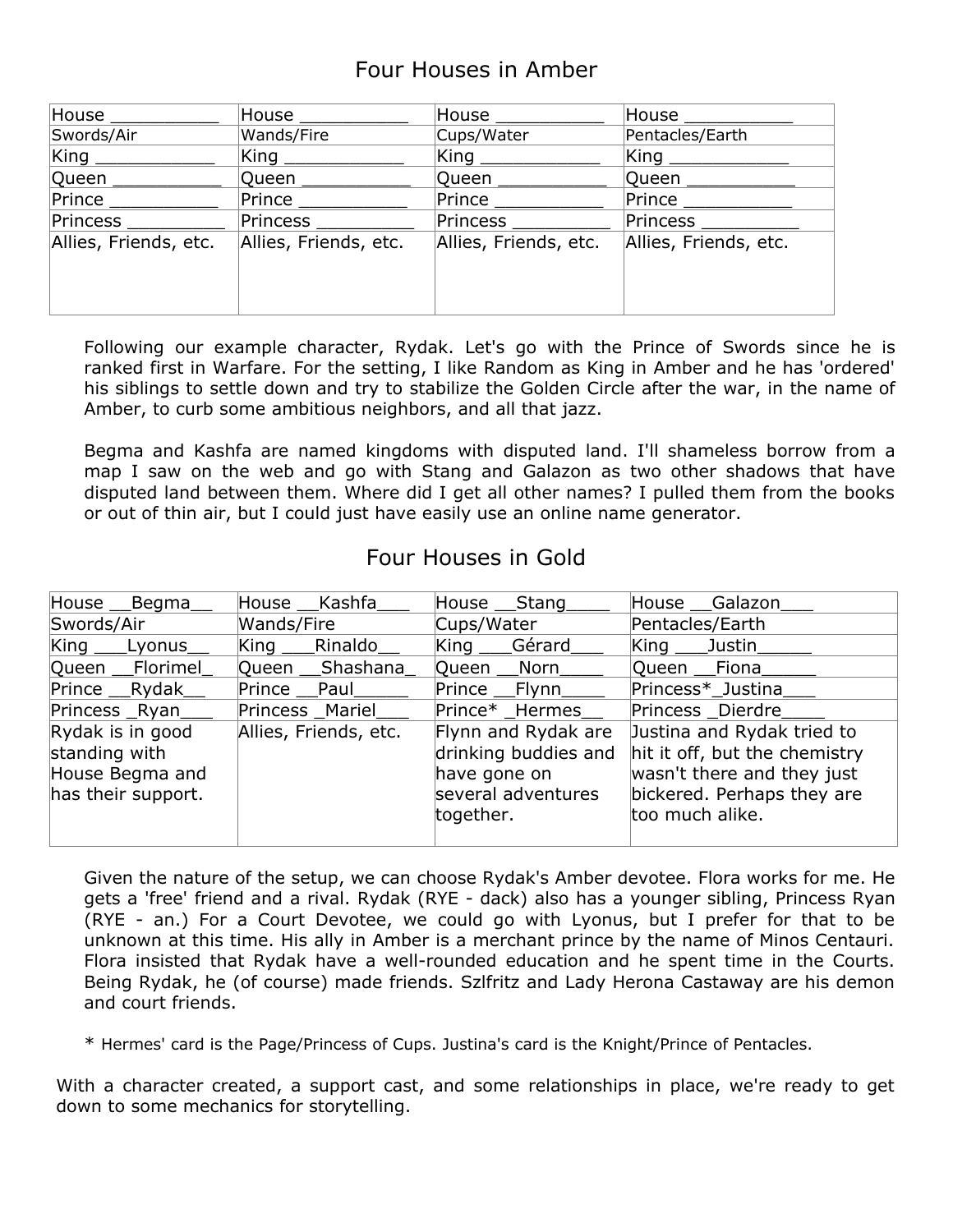# The Tarot as an Oracle

At any time, you can draw one or more cards to help set a scene or color an NPC's reaction. This is based on a purely visual interpretation of the card although orientation of the card can play into it. For example, drawing The Fool might lead to the discovery of someone acting foolish as in "Hold my beer!" or an inverted card might inform you that you have been played the fool.

Because each tarot deck is different, there is not a hard and fast rule. In the Cosmic Tarot the nine of wands shows a person staring intently with the spirit of a lion behind them. But, in the Rider-Waite Tarot, that same card has a person clinging to a staff with a wall of wands behind them. One can easily be read as a challenger steps forward while the other may reveal that someone is running and stops to take refuge. If you draw a house card (King, Queen, Prince/ Knight, Princess/Page), try to integrate the associated character into the scene or at least some clues to that person. Perhaps something as subtle as a House crest or the colors and symbol of a specific person if you do not want that person to directly intervene.

French style tarot decks such as Le Ambre Tarot use pips (like poker suites) for the minor arcana. You can draw classic meanings from tarot books or you can use this table to help set the scene. If you have a specific theme in mind, feel free to edit this table to your desires.

| <b>Hearts</b>   | Emotional trouble, endurance challenges, house of cups, water         |
|-----------------|-----------------------------------------------------------------------|
| <b>Clubs</b>    | Obstacles get in the way, strength challenges, house of wands, fire   |
| <b>Diamonds</b> | The focus is an object, psyche challenges, house of pentacles, earth  |
| <b>Spades</b>   | Adversaries block or pursue, warfare challenges, house of swords, air |
| Ace             | Authority, the influence of your elders and those you respect         |
| Two             | Meetings, you stumble upon a meeting between two others               |
| <b>Three</b>    | Personal dynamics, arguments, love triangles, and stand-offs          |
| Four            | Motives, you uncover or get embroiled in the plans of others          |
| <b>Five</b>     | Repercussions, acts come back to haunt you or a folly is revealed     |
| <b>Six</b>      | Acquisitions, merchants, thieves, a mugging/hold up in progress       |
| <b>Seven</b>    | Luck, things work out your way or someone is making it happen         |
| Eight           | Bad luck/chaos, yeah - more likely someone is messing with you        |
| <b>Nine</b>     | Threats, hunters, and plots come forward with you in the cross hairs  |
| Ten             | Treasure/goals are within reach if you're willing to pay the price    |

For example, the two of hearts (cups) could be a forbidden meeting between lovers, a two of diamonds (pentacles) might be a secret transaction of stolen goods or information. You can also use this table with traditional tarot cards to get a combination of meanings. In the Cosmic Tarot, the ten of pentacles shows a finely dressed man holding a dove. Perhaps it is a diplomat bearing news that peace can be arranged between warring factions, but only if a certain object is returned to its rightful owner.